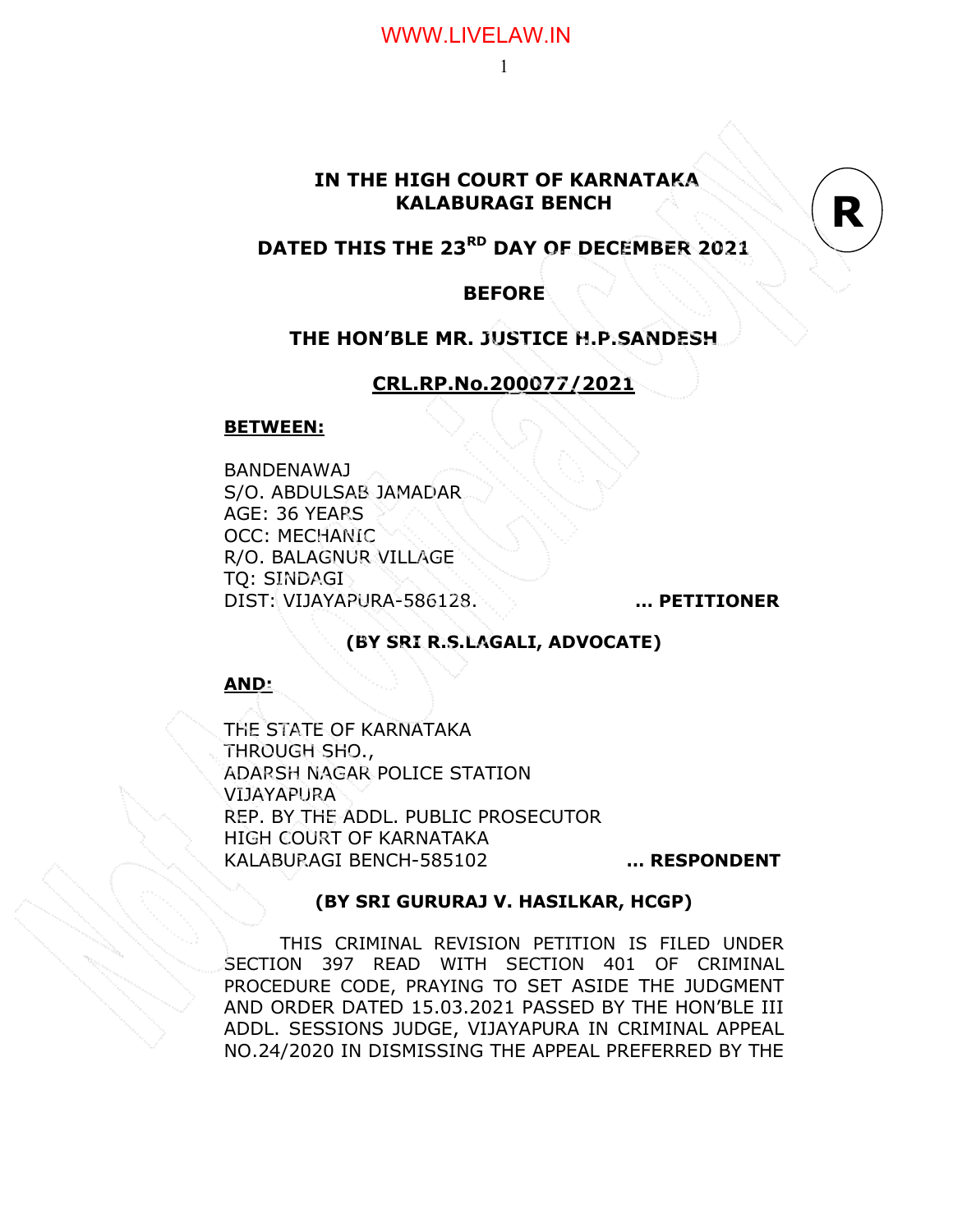PETITIONER ON THE COUNT OF DELAY AND THEREBY CONFIRMING THE JUDGMENT AND ORDER OF CONVICTION DATED 20.11.2017 PASSED BY THE HON'BLE V ADDL. CIVIL JUDGE AND JMFC-IV COURT, VIJAYAPURA IN C.C.NO.1793/2014 FOR THE OFFENCES PUNISHABLE U/SEC.58 OF KARNATAKA PRISONS ACT, 1963 AND ACQUIT THE PETITIONER OF THE SAME.

THIS PETITION HAVING BEEN HEARD ON 15.12.2021 AND RESERVED FOR ORDERS, COMING ON FOR PRONOUNCEMENT THIS DAY, THE COURT MADE THE FOLLOWING:

#### ORDER

 This revision petition is filed under Section 397 read with Section 401 of Cr.P.C., praying this Court to set aside the judgment and order dated 15.03.2021 passed in Criminal Appeal No.24/2020 by the III Additional Sessions Judge, Vijayapura in dismissing the appeal preferred by the petitioner on the count of delay and thereby confirming the judgment and order of conviction dated 20.11.2017 passed in C.C.No.1793/2014 by the V Additional Civil Judge & JMFC - IV Court, Vijayapura, for an offence punishable under Section 58 of the Karnataka Prisons Act, 1963 and acquit the petitioner and grant such other relief as deemed fit in the facts and circumstances of the case.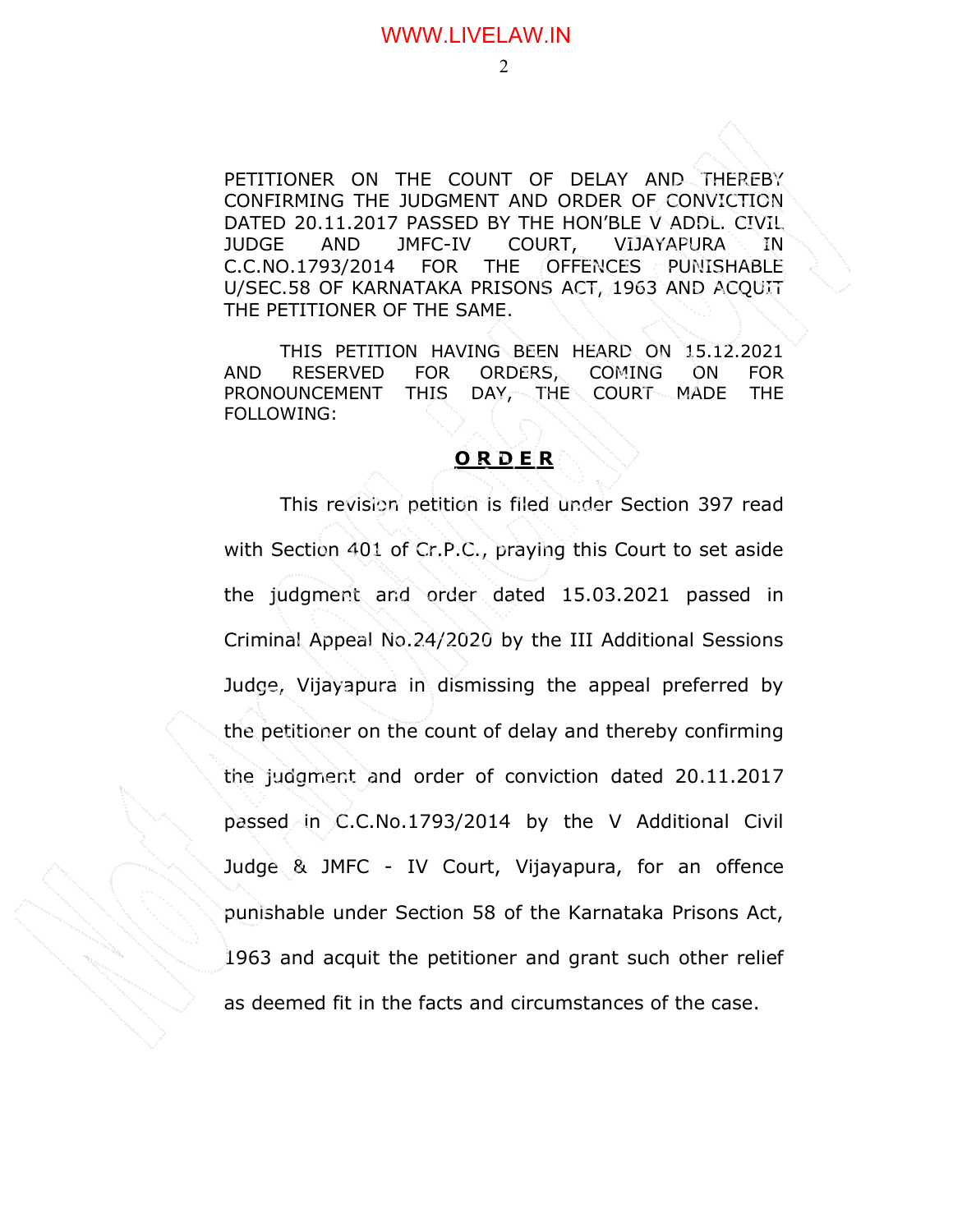2. The factual matrix of the case is that this petitioner along with accused Nos.2 and 3 were tried and convicted in Sessions Case No.206/2005 by the I Additional Sessions Judge, Vijayapura for the offences punishable under Sections 302, 304 Part II of IPC and this petitioner was sentenced to undergo life imprisonment and to pay a fine of Rs.2,000/- in default of payment of the fine amount to further undergo simple imprisonment for six months. The petitioner had preferred Criminal Appeal No.664/2007 before this Court and vide order dated 28.06.2011 was pleased to confirm the conviction of the petitioner. Being dissatisfied, the petitioner preferred Special Leave Petition (Criminal) Diary No.3798/2018 before the Apex Court and the same also came to be dismissed vide order dated 12.04.2019.

 $3.$  When he was undergoing the sentence, the jail authorities have considered his request for release him on parole and he was released on parole for 15 days from 05.11.2011 to 21.11.2011. But this petitioner did not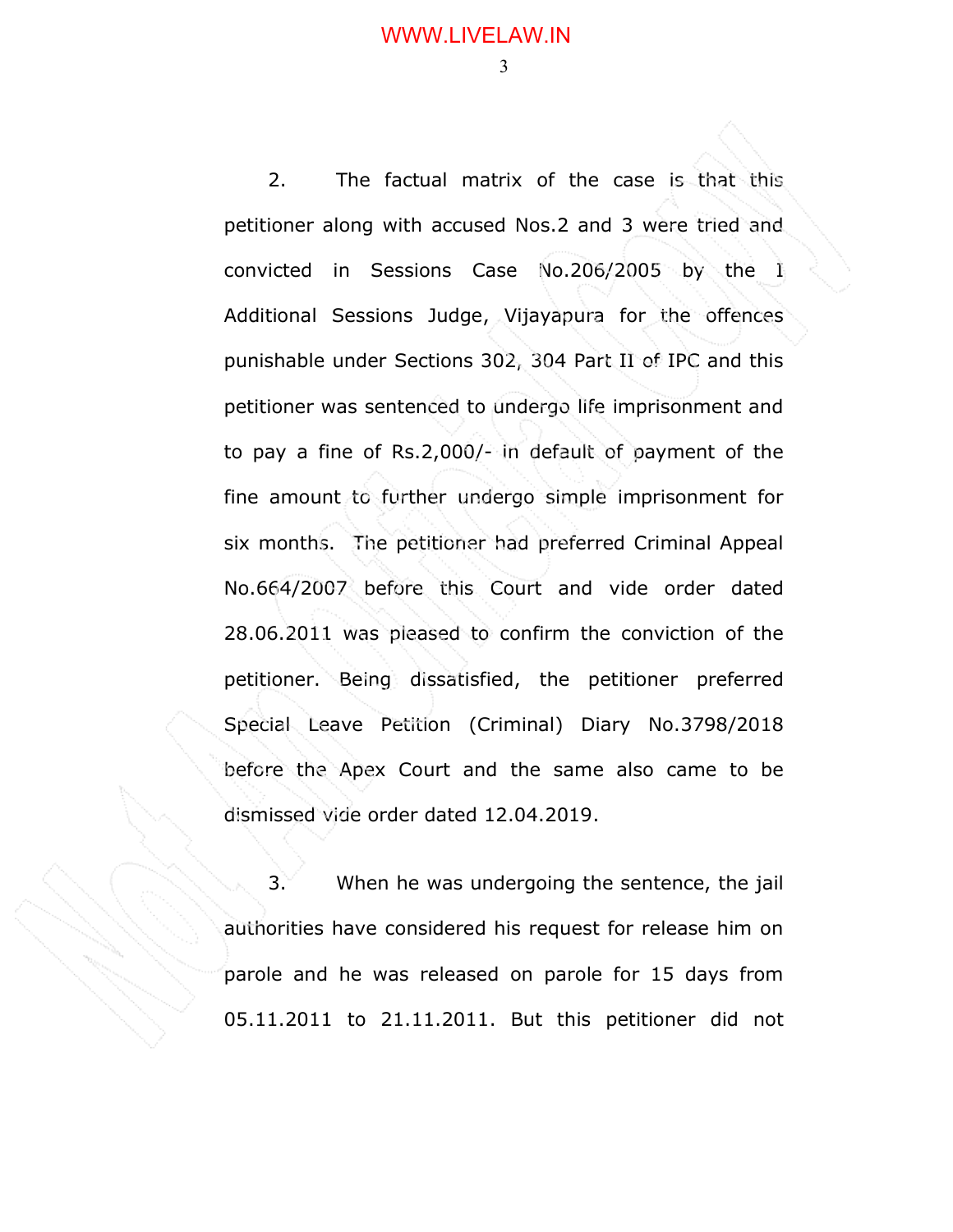return to the prison as per his parole order and thereafter he was arrested and remanded to custody on 28.09.2017 and a criminal case was registered against him for an offence punishable under Section 58 of the Karnataka Prisons Act, 1963. The petitioner pleaded guilty of the charges levelled against him. Hence, he was ordered to undergo simple imprisonment for a period of 6 months and clarified that the said period of imprisonment would commence after the petitioner would have completed his sentence of life imprisonment imposed in Sessions Case No.206/2005. The said order was challenged before the Sessions Judge and while filing the appeal, there was a delay of 960 days and the appeal was dismissed and confirmed the sentence. Hence, the present petition is filed.

 $4.$  The main contention of the learned counsel appearing for the revision petitioner is that the order passed by the trial Judge is against the settled proposition of law and both the Courts order has resulted in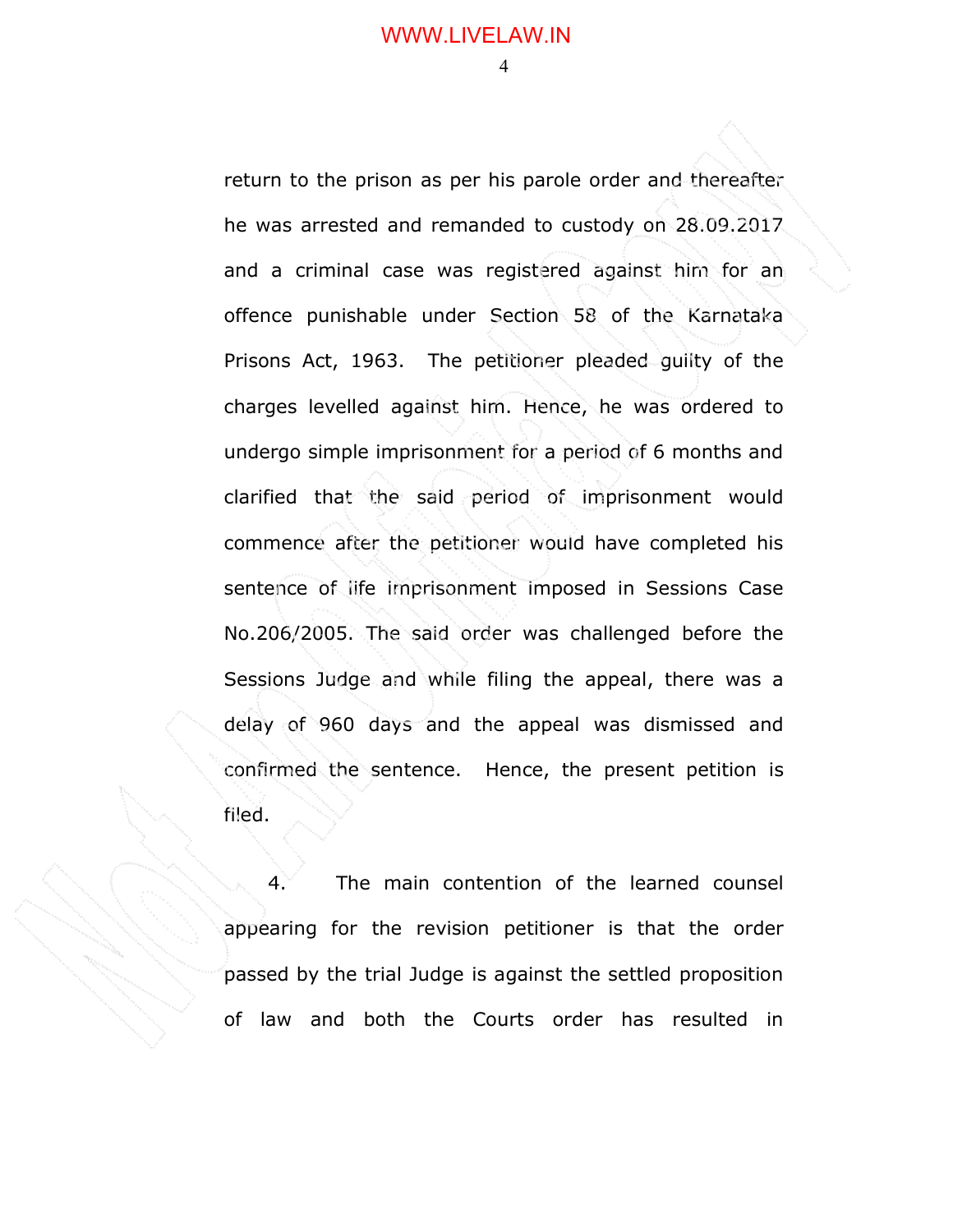$\sim$  5

miscarriage of justice and the same was suffered from non-application of mind ordering to undergo sentence after completion of the imprisonment for life is harsh. The petitioner would undergo imprisonment for life subject to his remission. But with such sentence the petitioner after remission of sentence will have to further undergo simple imprisonment for 6 months and he has already been sentenced to undergo rigorous imprisonment for life and now he is subjected to further imprisonment for a period of 6 months is against the settled principles of law. The delay also not properly considered by the Sessions Judge. The trial Court as well as the appellate Court failed to take note of the fact that the conduct of the petitioner, who treated guilty for his non-returning to undergo imprisonment.

 $5.$  The learned counsel also in his arguments vehemently contended that both the Courts have failed to consider the factual aspects of the case. The learned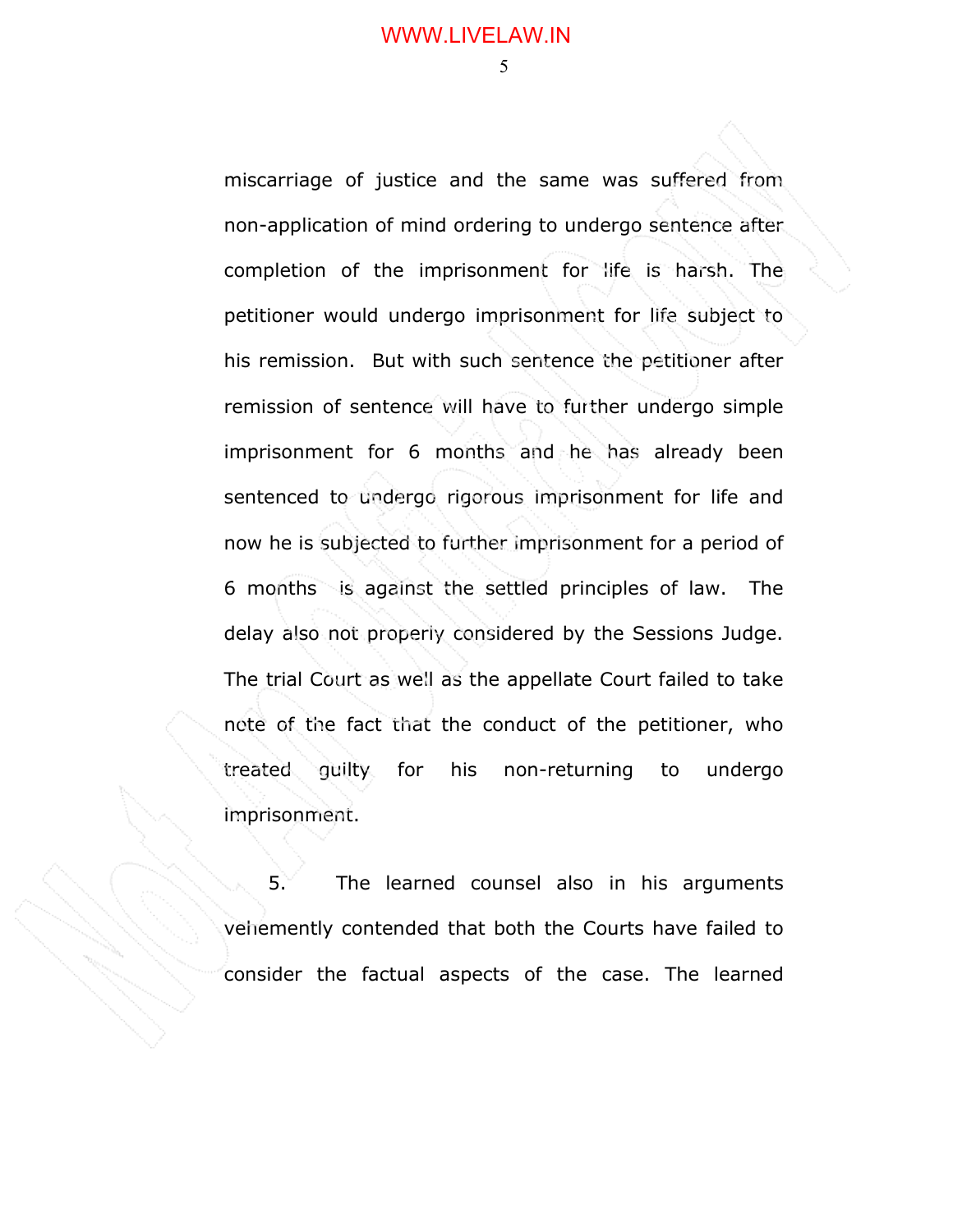counsel also brought to the notice of this Court Section 427(2) of Cr.P.C.

 $6.$  The learned counsel in support of his contentions has relied upon the judgment of the Apex Court in the case of Ranjit Singh v. Union Territory of Chandigarh and another reported in 1991 SCC (Cri) **965,** wherein, the Apex Court also discussed with regard to Section 427(2) of Cr.P.C., is in the nature of an exception to sub-section (1) - Person already serving sentence of life imprisonment again sentenced to life imprisonment on a subsequent conviction - In such a situation, the subsequent sentence will run concurrently even in absence of any specific direction of Court to that effect. The learned counsel also brought to the notice of this Court paragraph No.8 of the judgment, wherein, discussed with regard to sub-section (2), which denotes "already undergoing sentence of imprisonment for life" who is sentenced on a subsequent conviction to imprisonment for a term or for life. This being so at the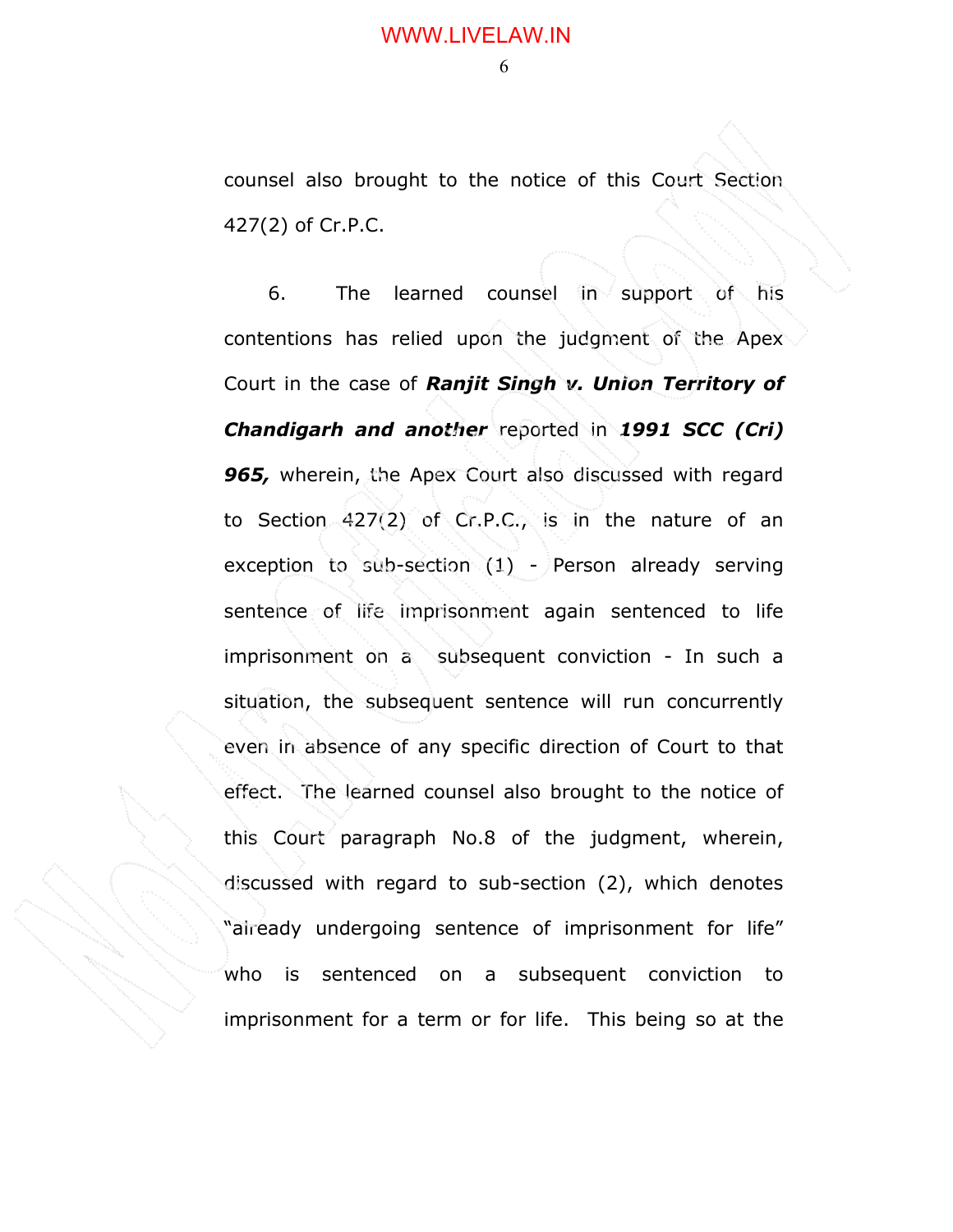7

stage of sentencing by the Court on a subsequent conviction, the earlier sentence of imprisonment for life must be understood in this manner and, therefore, there can be no question of a subsequent sentence of imprisonment for a term or for life running consecutively which is the general rule laid down in sub-section (1) of Section 427.

7. The learned counsel also relied upon the judgment of the Apex Court in the case of **Jitendra Alias** Kalla v. State of Govt. of NCT of Delhi reported in AIR 2018 SC 5253, wherein, the Apex Court held that when the sentence of life imprisonment was ordered in respect of two offences of murder, no question of awarding consecutive sentence and sentences directed to run concurrently.

8. Per contra, the learned High Court Government Pleader appearing for the State would submit that Section 427(2) of Cr.P.C., is not applicable since he has been escaped from undergoing sentence and that too he was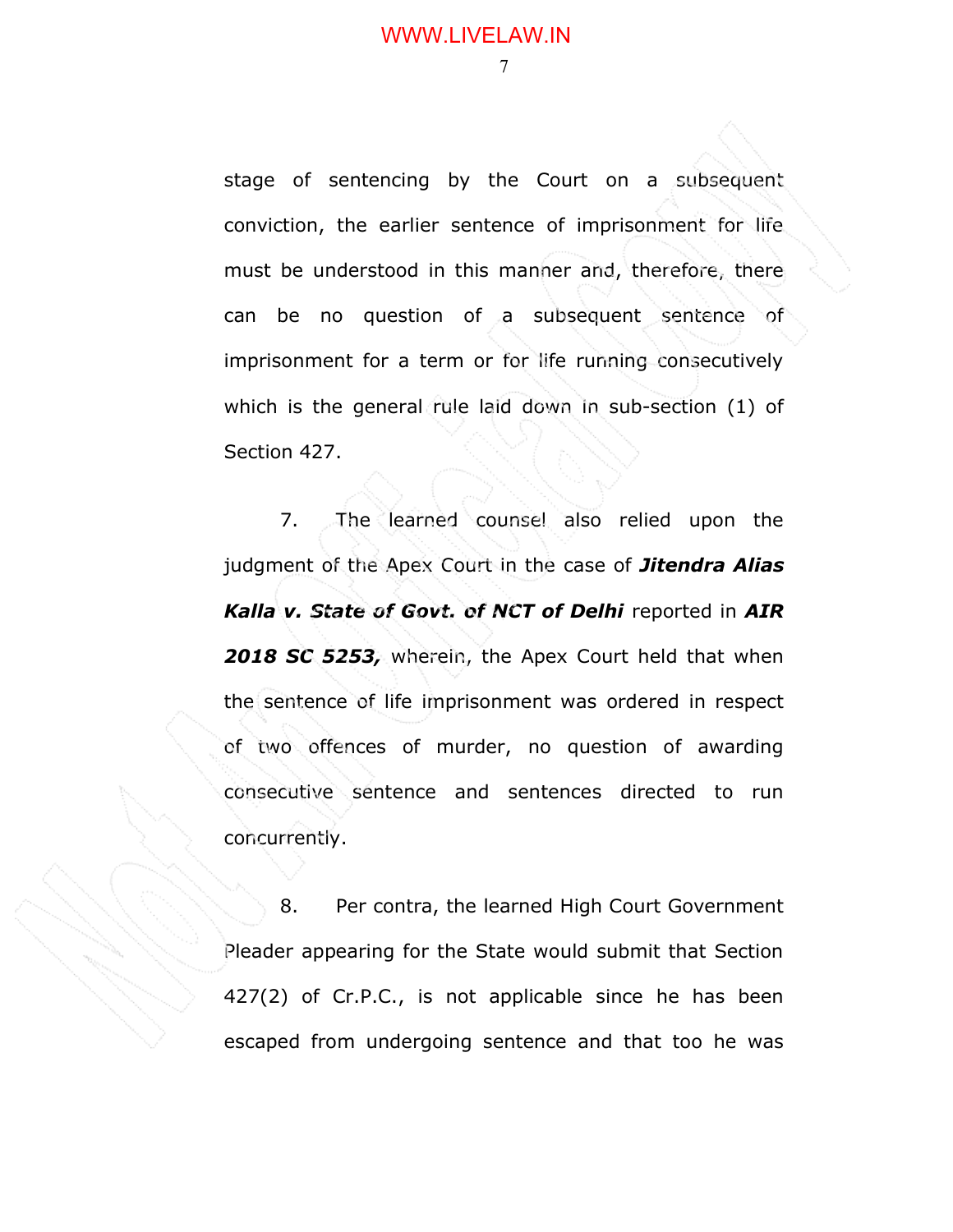absconded for a period of 5½ years when he was released on parole. The learned High Court Government Pleader would submit that Section 426 applies and not Section 427(2) of Cr.P.C., as contended by the learned counsel for the petitioner.

9. In reply to the arguments of the learned High Court Government Pleader for the respondent - State, the learned counsel for the petitioner would submit that Section 426(1) also clarifies with regard to an escaped convict, such sentence shall, subject to the provisions contained in clause(2) of Section 426, which take effect immediately. The learned counsel for the petitioner also would submit that there is no scope for discretion regarding conduct of the petitioner and Section 427(2) of Cr.P.C., has to be attracted.

10. Having heard the learned counsel appearing for the petitioner and the learned High Court Government Pleader appearing for the respondent-State, the points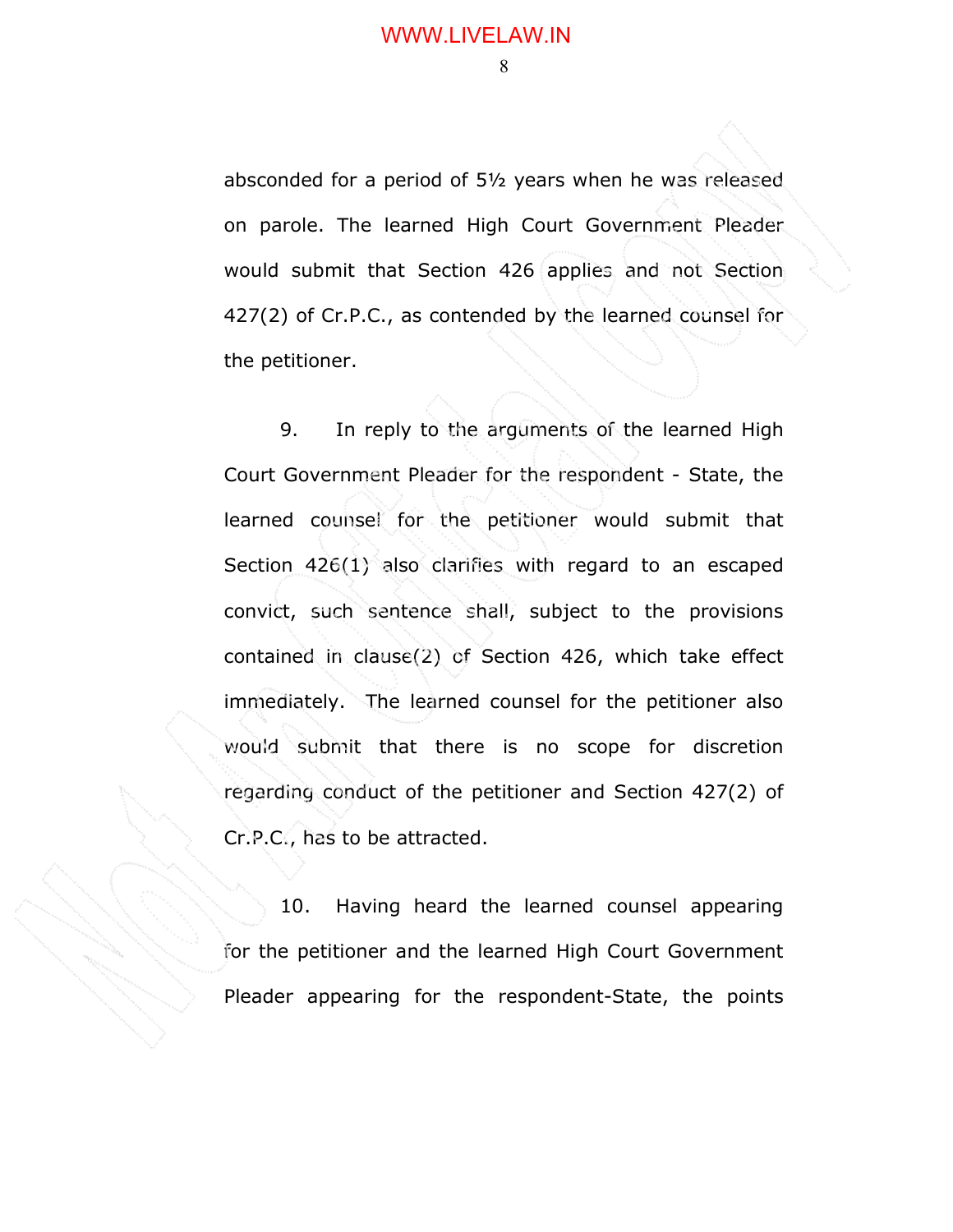that would arise for consideration of this Court in this revision petition are:

- (1) Whether the escaped convict can seek the benefit under Section 427(2) of Cr.P.C.?
- (2) What order?

#### Point No.1:

11. Before considering this aspect, I would like to make it clear that this petitioner was convicted for the offence punishable under Section 302 of IPC and he was sentenced to undergo rigorous imprisonment for life. This fact is not in dispute. The petitioner was also released on parole for a period of 15 days in 2011 is also not in dispute and this petitioner was arrested and sent to custody in the year 2017 after 5½ years is also not in dispute. The petitioner also admitted the guilt and as a result, he was sentenced for a period of 6 months for an offence punishable under Section 58 of the Karnataka Prisons Act, 1963, is also not in dispute.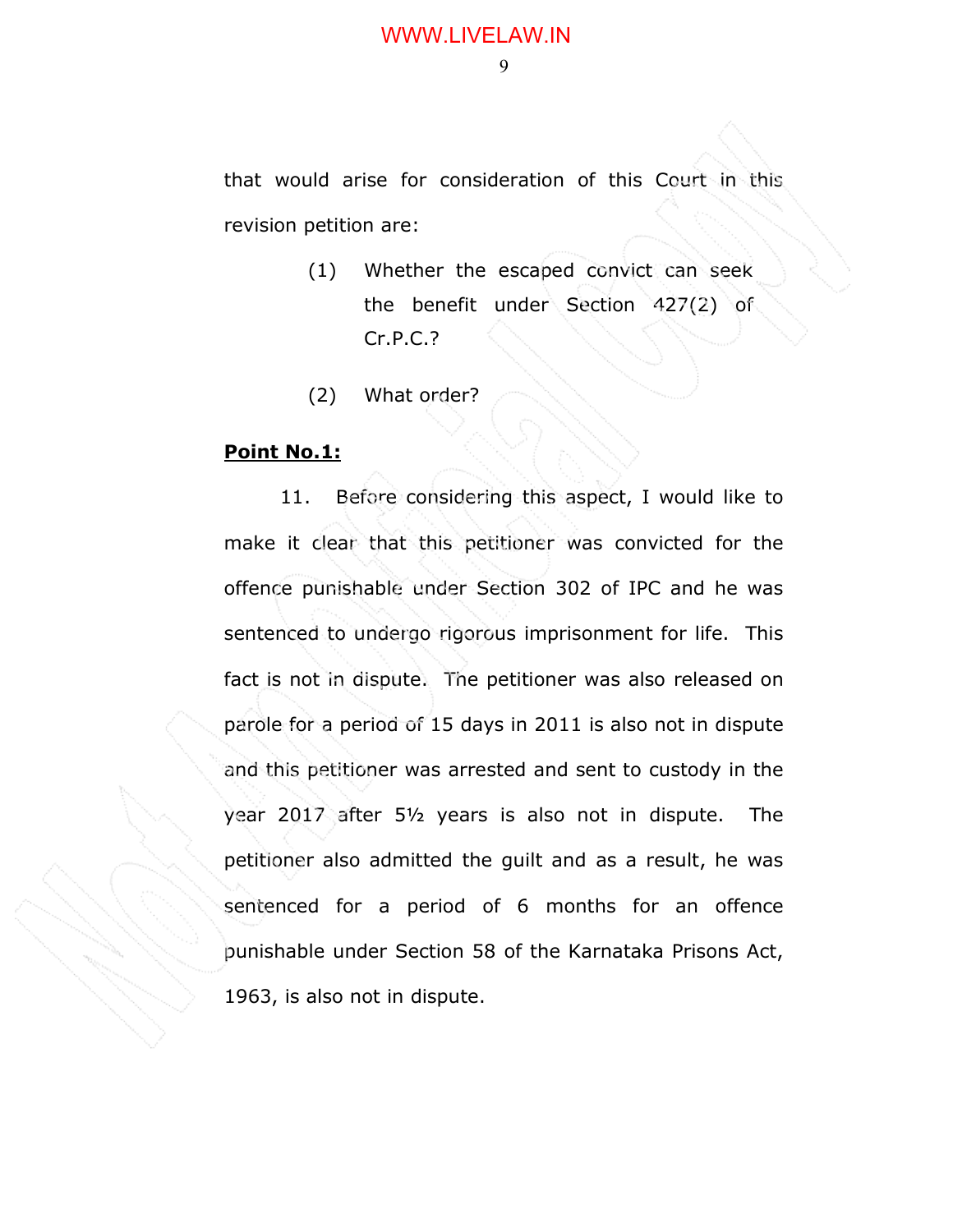12. The only contention of the learned counsel appearing for the petitioner is that the sentence imposed by the Trial Court for an offence punishable under Section 58 of the Karnataka Prisons Act, 1963 should be concurrent not consecutive as ordered by the Trial Court.

13. This Court would like to refer Section 427 of Cr.P.C., which has been relied upon by the learned counsel for the petitioner, which reads as follows:-

"427. Sentence on offender already sentenced for another offence.- (1) When a person already undergoing a sentence of imprisonment is sentenced on a subsequent conviction to imprisonment or imprisonment for life, such imprisonment or imprisonment for life shall commence at the expiration of the imprisonment to which he has been previously sentenced, unless the Court directs that the subsequent sentence shall run concurrently with such previous sentence:

Provided that where a person who has been sentenced to imprisonment by an order under section 122 in default of furnishing security is, whilst undergoing such sentence, sentenced to imprisonment for an offence committed prior to the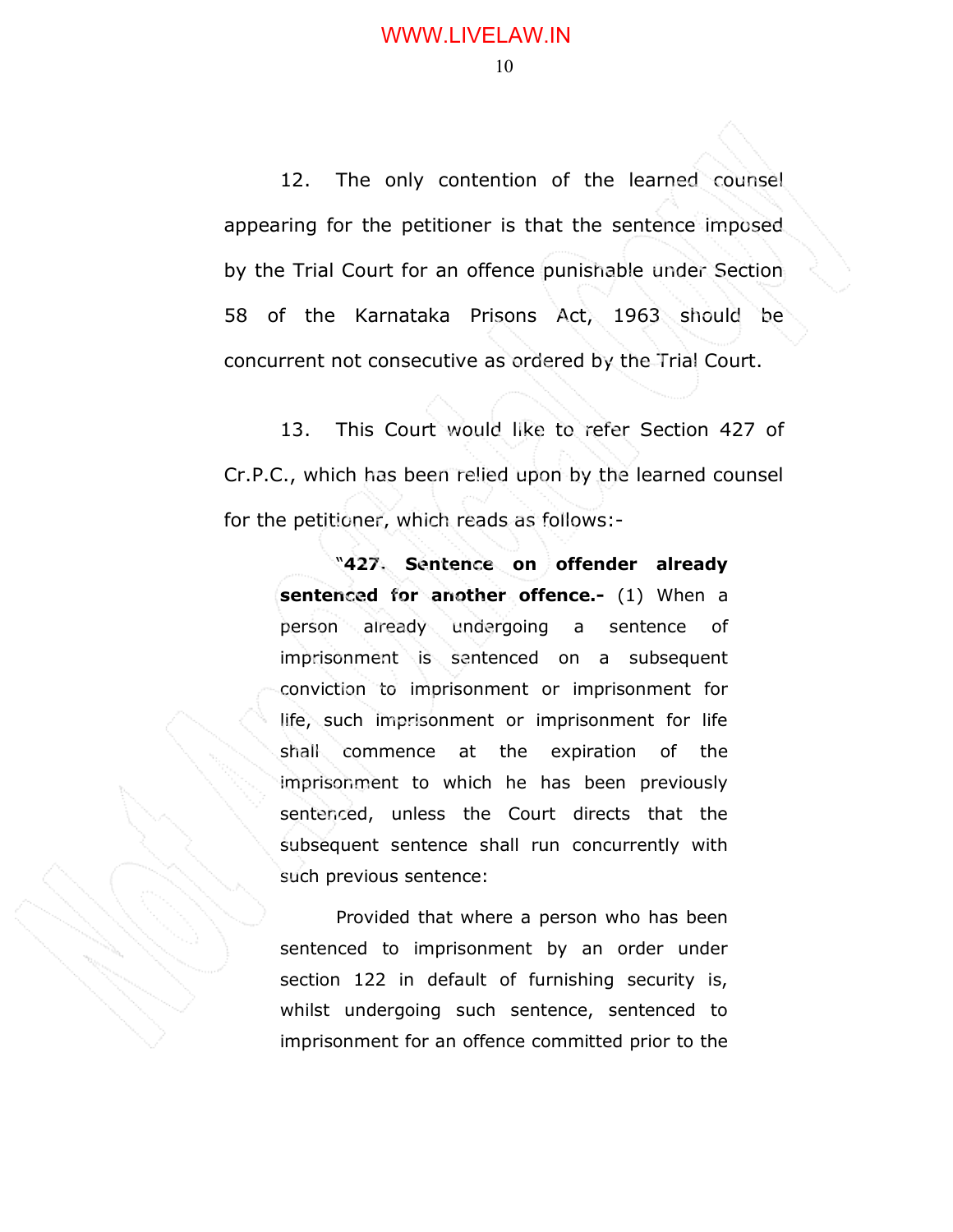making of such order, the latter sentence shall commence immediately.

(2) When a person already undergoing a sentence of imprisonment for life is sentenced on a subsequent conviction to imprisonment for a term or imprisonment for life, the subsequent sentence shall run concurrently with such previous sentence."

14. The learned High Court Government Pleader appearing for the respondent/State also relied upon Section 426 of Cr.P.C., i.e., in respect of sentence on escaped convict when to take effect and this Court would like to extract Section 426 of Cr.P.C., which reads as follows:-

"426. Sentence on escaped convict when

to take effect.-(1) When a sentence of death, imprisonment for life or fine is passed under this Code on an escaped convict, such sentence shall, subject to the provisions hereinbefore contained, take effect immediately.

(2) When a sentence of imprisonment for a term is passed under this Code on an escaped convict,-

> (a) if such sentence is severer in kind than the sentence which such convict was undergoing when he escaped, the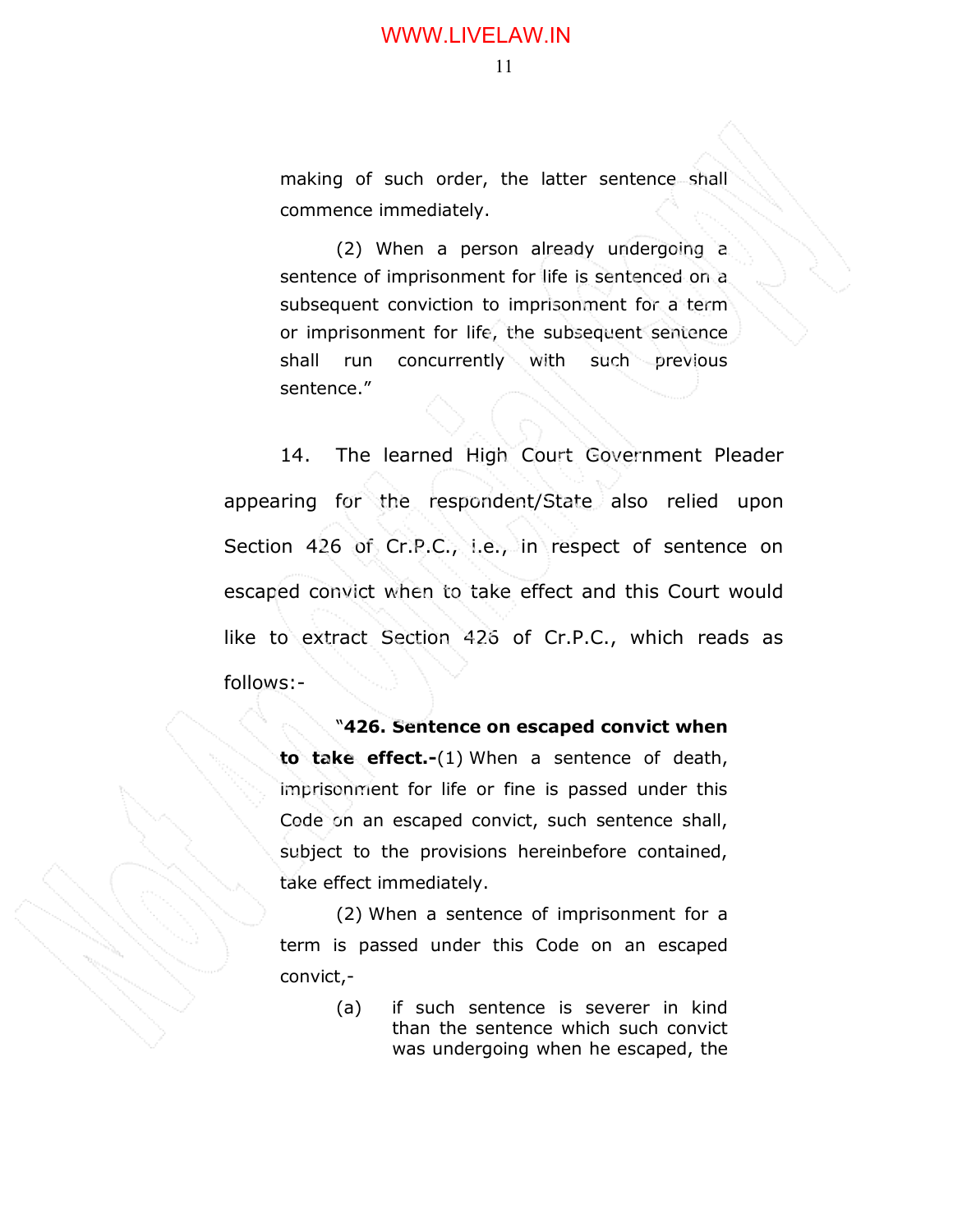new sentence shall take effect immediately;

(b) if such sentence is not severer in kind than the sentence which such convict was undergoing when he escaped, the new sentence shall take effect after he has suffered imprisonment for a further period equal to that which, at the time of his escape, remained unexpired of his former sentence.

(3) For the purposes of sub-section (2), a sentence of rigorous imprisonment shall be deemed to be severer in kind than a sentence of simple imprisonment."

 15. Having read both the Sections in conjointly, Section 427 of Cr.P.C., discloses with regard to sentence on offender already sentenced for another offence. But in the case on hand, it has to be noted that he was already been convicted for an offence punishable under Section 302 of IPC and admittedly he was undergoing sentence and no doubt Section 427(2) says that, when a person already undergoing a sentence of imprisonment for life is sentenced on a subsequent conviction to imprisonment for a term or imprisonment for life, the subsequent sentence shall run concurrently with such previous sentence.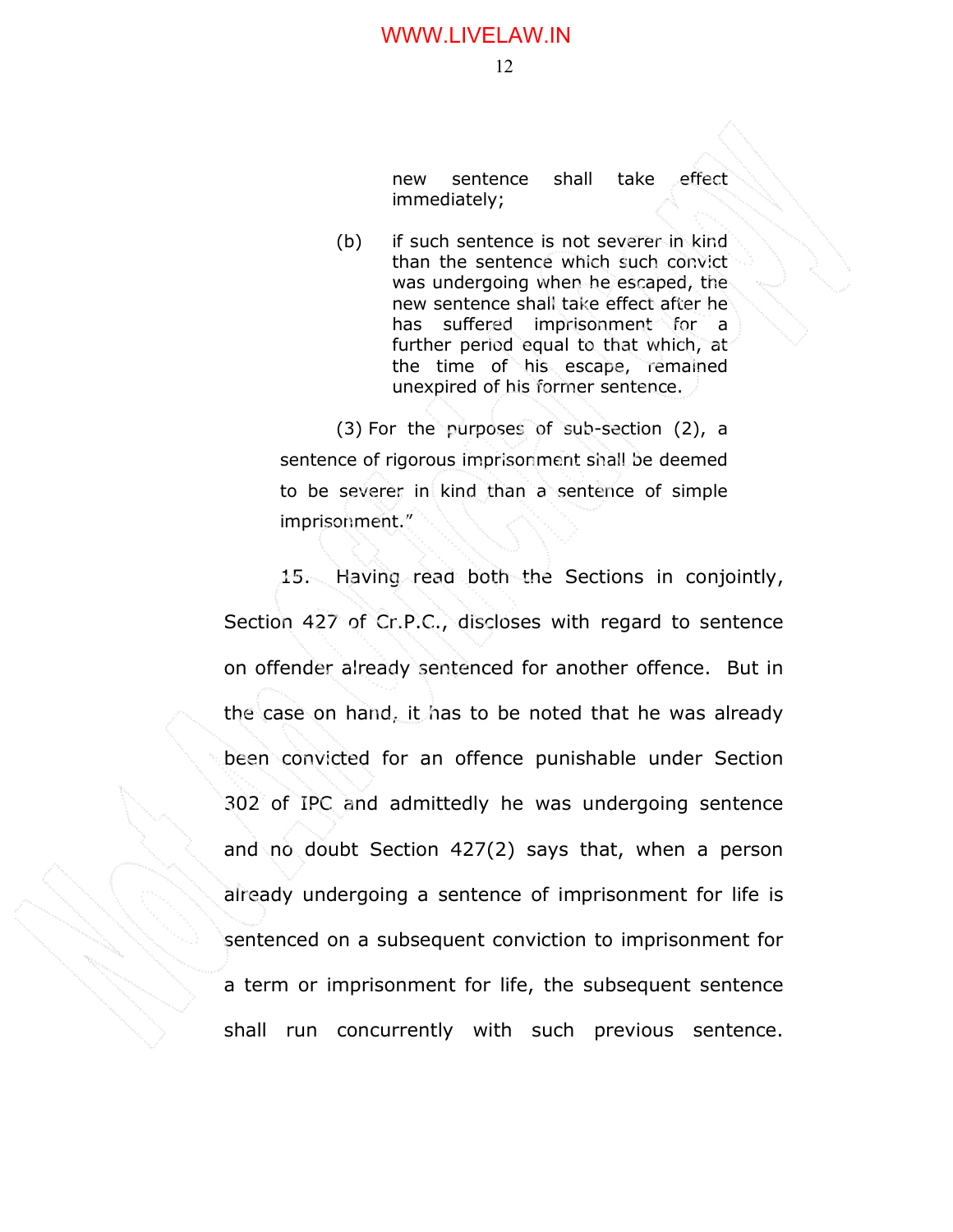Having read Section 427(2) of Cr.P.C., it is clear that the subsequent conviction and sentence shall run concurrently with such previous sentence. But there is a separate proviso under Section 426 of Cr.P.C., with regard to sentence on escaped convict when to take effect.

 16. Having read Section 426(1) of Cr.P.C., it is clear that when a person is on sentence of death, imprisonment for life or fine is passed under this Code on an escaped convict, such sentence shall, subject to the provisions contained, take effect immediately. But subsection (2) of Section 426 of Cr.P.C., is clear that when a sentence of imprisonment for a term is passed under this Code on an escaped convict, if such sentence is severer in kind than the sentence which such convict was undergoing when he escaped, the new sentence shall take effect immediately. But here is a case that sentence is simple imprisonment and it is sentenced to undergo imprisonment for six months, which is clearly mentioned it should run separately and also he has to undergo the unexpired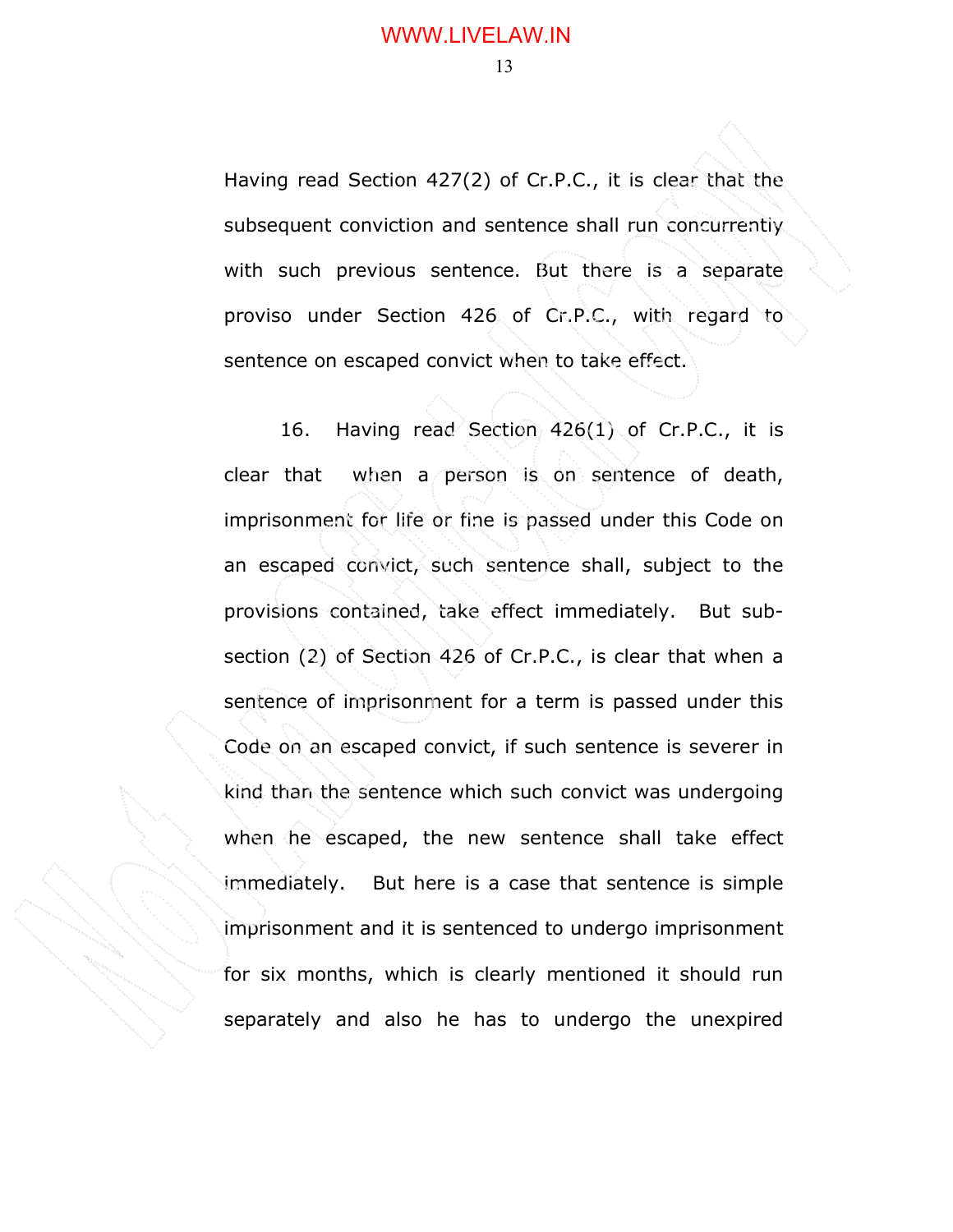portion of remaining sentence which he had already been convicted. Hence, the Trial Court has made it clear that it should be separate sentence other than the sentence which he has to undergo in respect of the earlier sentence. When a sentence of imprisonment for a term is passed under the code on an escaped convict, Section 426(2)(a) Cr.P.C., is applicable and the Court has to take note of explicit provisions made in respect of sentence on escaped convict and made it clear which has to take effect immediately and also Section 426(2)(b) is clear that if such sentence is not severer in kind than the sentence which shall convict was undergoing when he escaped, the new sentence shall take effect after he has suffered imprisonment for a further period equal to that which, at the time of his escape, remained unexpired of his former sentence. In the case on hand, the imprisonment is for a period of six months for the offence under Section 58 of the Karnataka Prisons Act, 1963 and the earlier sentence is rigorous imprisonment for life. Hence, Section 426(2)(b) is applicable to the facts of the case on hand.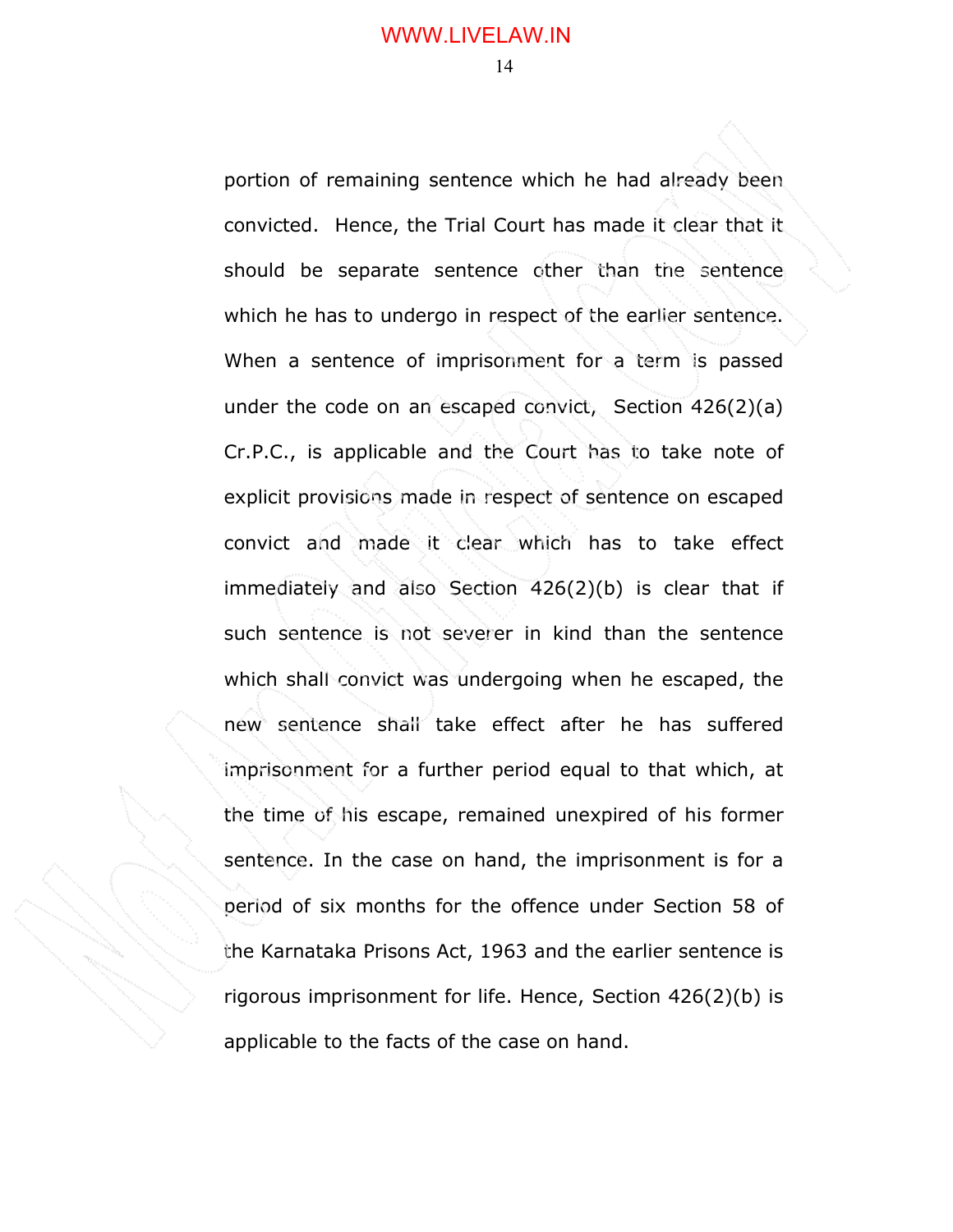17. This Court would like to refer to the recent judgment of the Apex Court in the case of **Mohd. Zahid v.** State Through NCB reported in 2021 SCC OnLine SC 1183, wherein, the same issue of sentencing the accused to run the sentence concurrently or consecutively in detail discussed Section 427 of Cr.P.C., both Section 427(1) of Cr.P.C., and also falling under Section 427(2) of Cr.P.C.

 18. The Apex Court also relied upon the following judgments of the Apex Court: -

- (i) Mohd. Akhtar Hussain alias Ibrahim Ahmed Bhatti v. Assistant Collector of Customs (Prevention), Ahmedabad and another, (1988) 4 SCC 183;
- (ii) Ranjit Singh v. Union Territory of Chandigarh, 1991(4) SCC 304;
- (iii) V.K.Bansal v. State of Haryana and another, (2013) 7 SCC 211;
- (iv) Neera Yadav v. Central Bureau of Investigation (2017) 8 SCC 757,
- (v) Vicky @ Vikas v. State (NCT of Delhi), (2020) 11 SCC 540;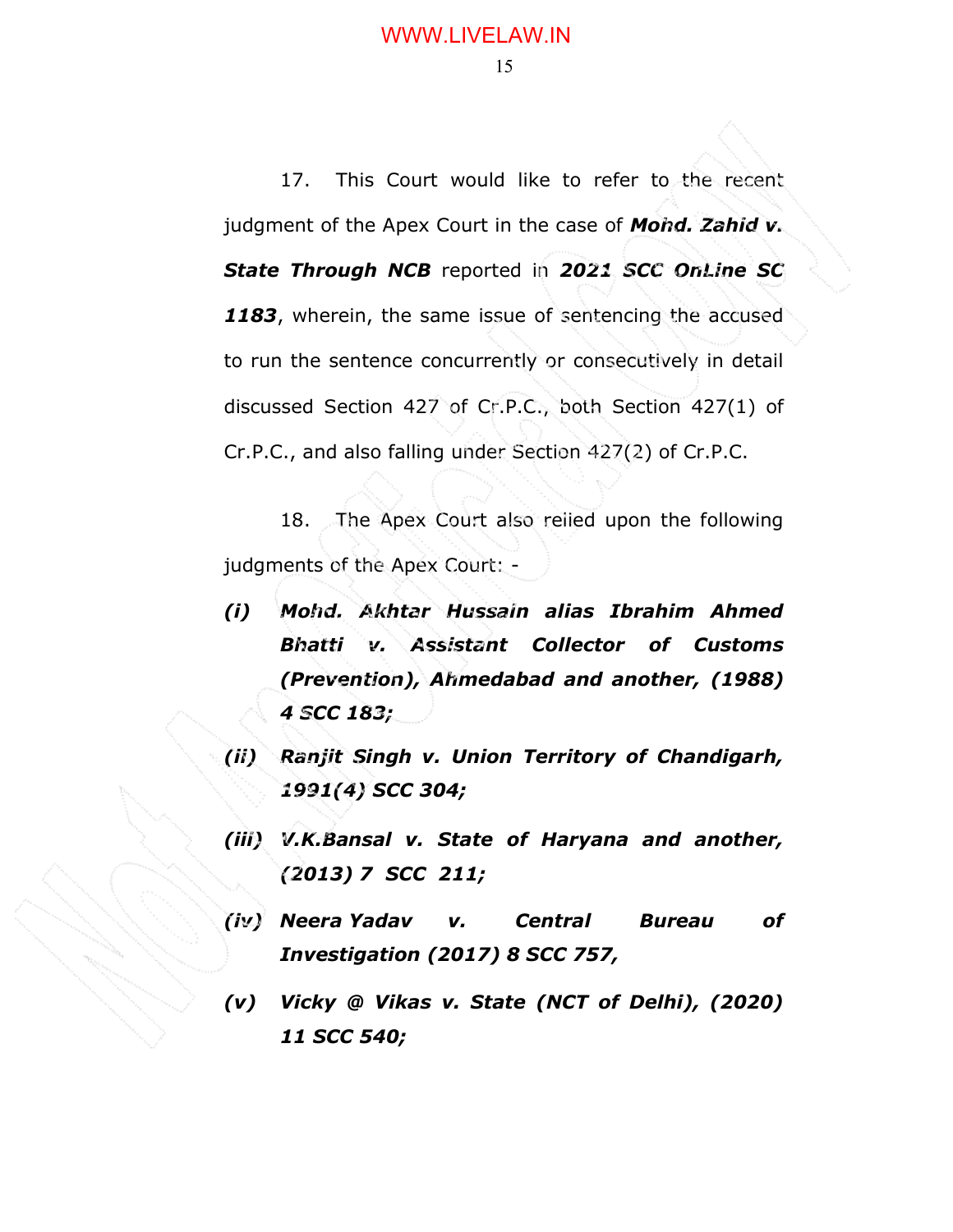- (vi) Gurdev Singh v. State of Punjab, (2021) 6 SCC 558;
- (vii) Sharad Hiru Kolambe v. State of Maharashtra and others, (2018) 18 SCC 718 and

# (viii) Rajpal v. Om Prakash and another, (2019) 17 SCC 809.

19. The Apex Court taking into consideration of the principles laid down in the judgments referred supra and also considering the proviso of Section 427 of Cr.P.C., comes to a conclusion that if a person already undergoing a sentence of imprisonment is sentenced on a subsequent conviction to imprisonment, such subsequent term of imprisonment would normally commence at the expiration of the imprisonment to which he was previously sentenced; it is also observed that ordinarily the subsequent sentence would commence at the expiration of the first term of imprisonment unless the Court directs the subsequent sentence to run concurrently with the previous sentence and it is also observed that the general rule is that where there are different transactions, different crime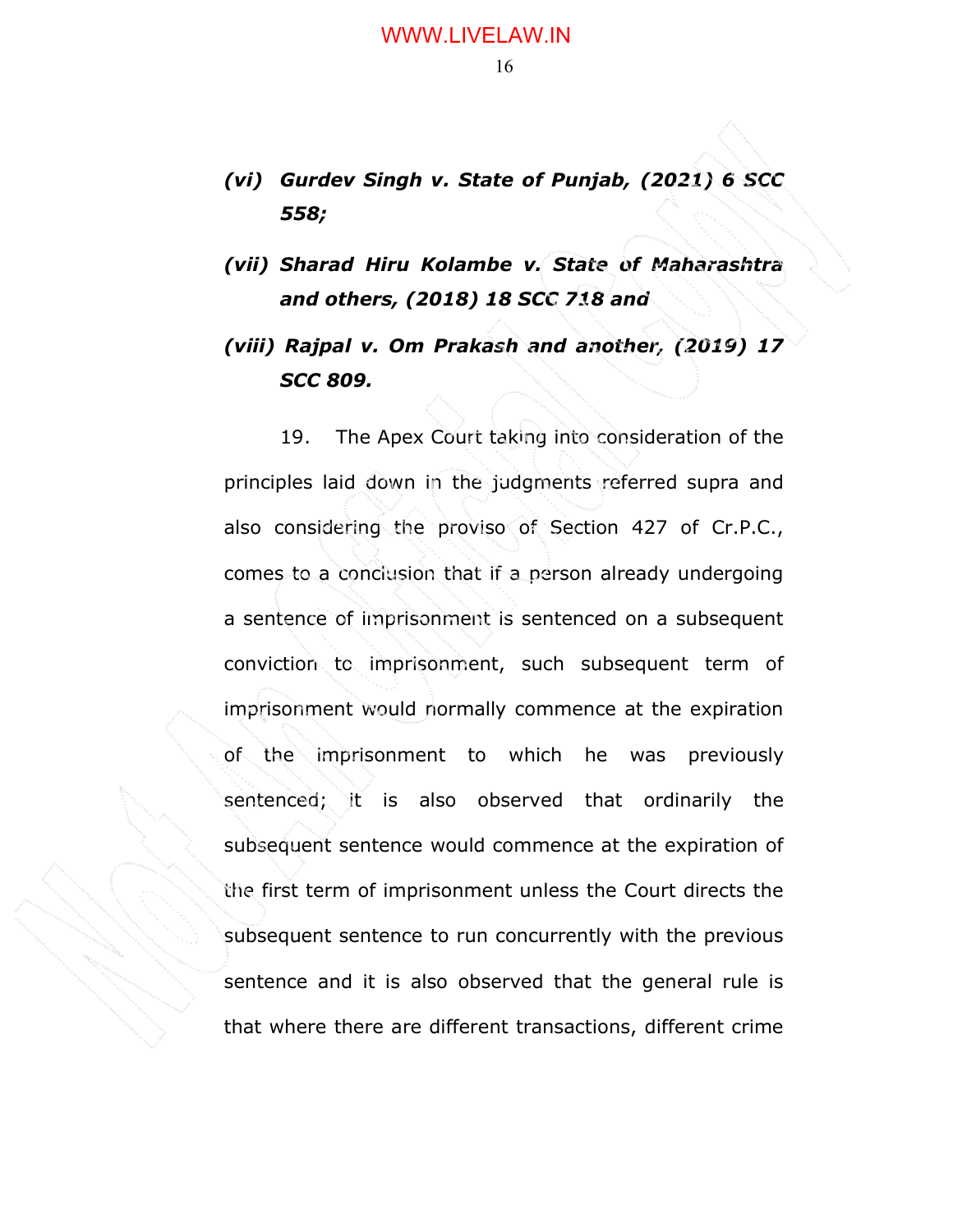numbers and cases have been decided by the different judgments, concurrent sentence cannot be awarded under Section 427 of Cr.P.C.

20. It is further observed that under Section 427(1) of Cr.P.C., the Court has the power and discretion to issue a direction that all the subsequent sentences shall run concurrently with the previous sentence, however discretion has to be exercised judiciously depending upon the nature of the offence or the offences committed and the facts in situation. However, there must be a specific direction or order by the Court that the subsequent sentence to run concurrently with the previous sentence.

21. Having discussed in detail, the scope of Section 427 of Cr.P.C., the Apex Court in paragraph No.34 of the Judgment held as follows:-

"34. Applying the law laid down by this Court in the aforesaid decisions and the principles of law enumerated hereinabove to the facts of the case on hand, the submissions on behalf of the appellant - accused that his subsequent sentence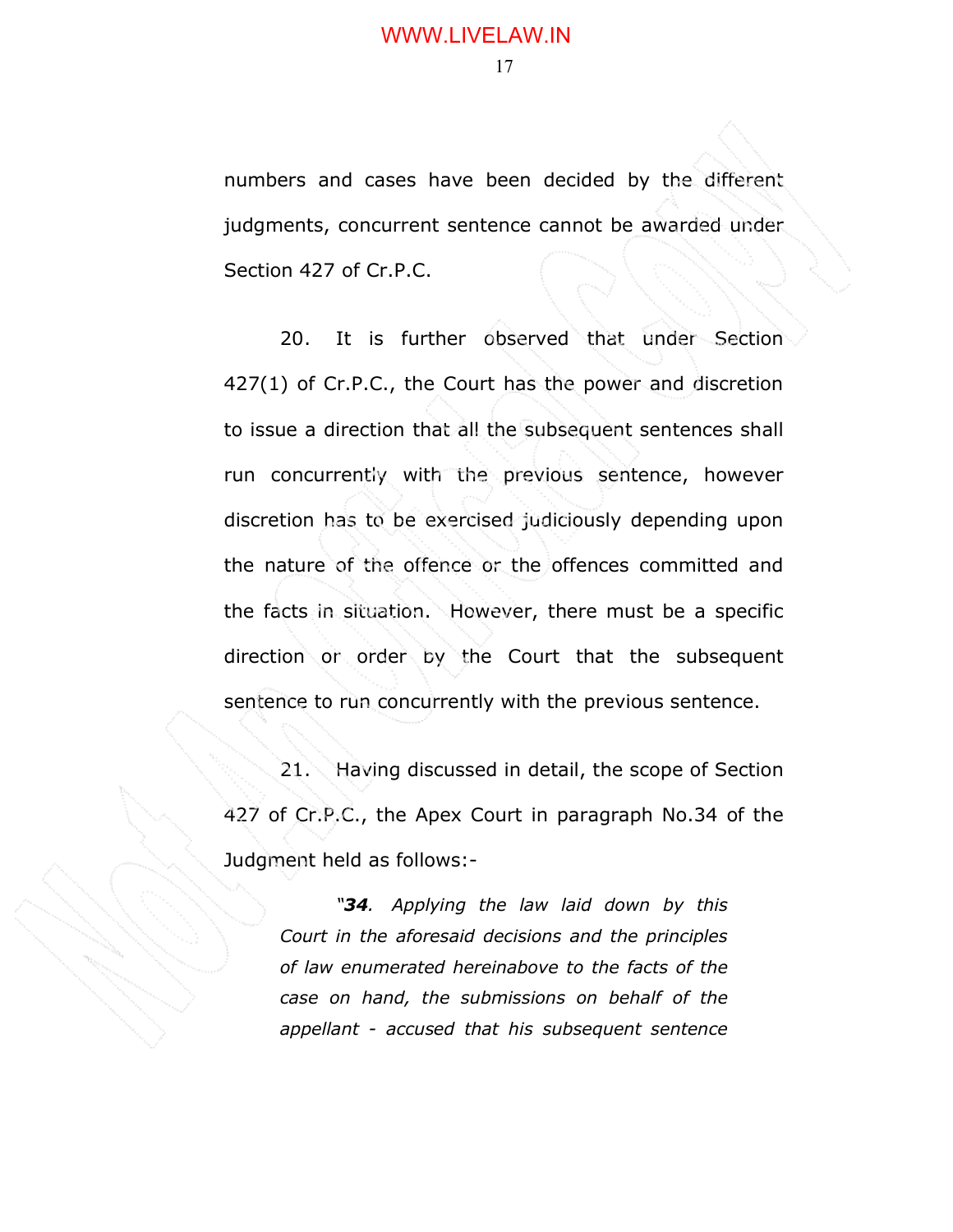to run concurrently with the previous sentence is to be rejected outright. In the present case the appellant has been convicted with respect to two different transactions, there are different crime numbers and the cases have been decided by the different judgments. Therefore, the appellant is not entitled to any benefit of concurrent sentence under Section 427 of Cr.P.C. As observed hereinabove, there is no specific order or direction issued by the Court while imposing the subsequent sentence that the subsequent sentence to run concurrently with the previous sentence."

 22. This Court also would like to refer to paragraph No.35, wherein, the Apex Court discussed the proviso under Section 427(1) of Cr.P.C., and also the factual aspects of that case, which reads as under:

"35. Even otherwise as observed hereinabove under Section 427(1) of Cr.P.C., the Court has the power and discretion to issue a direction that the subsequent sentence to run concurrently with the previous sentence in that case also, the discretion has to be exercised judiciously depending upon the nature of offence or the offences committed. In the present case the appellant - accused has been convicted for the offences under the NDPS Act. He has been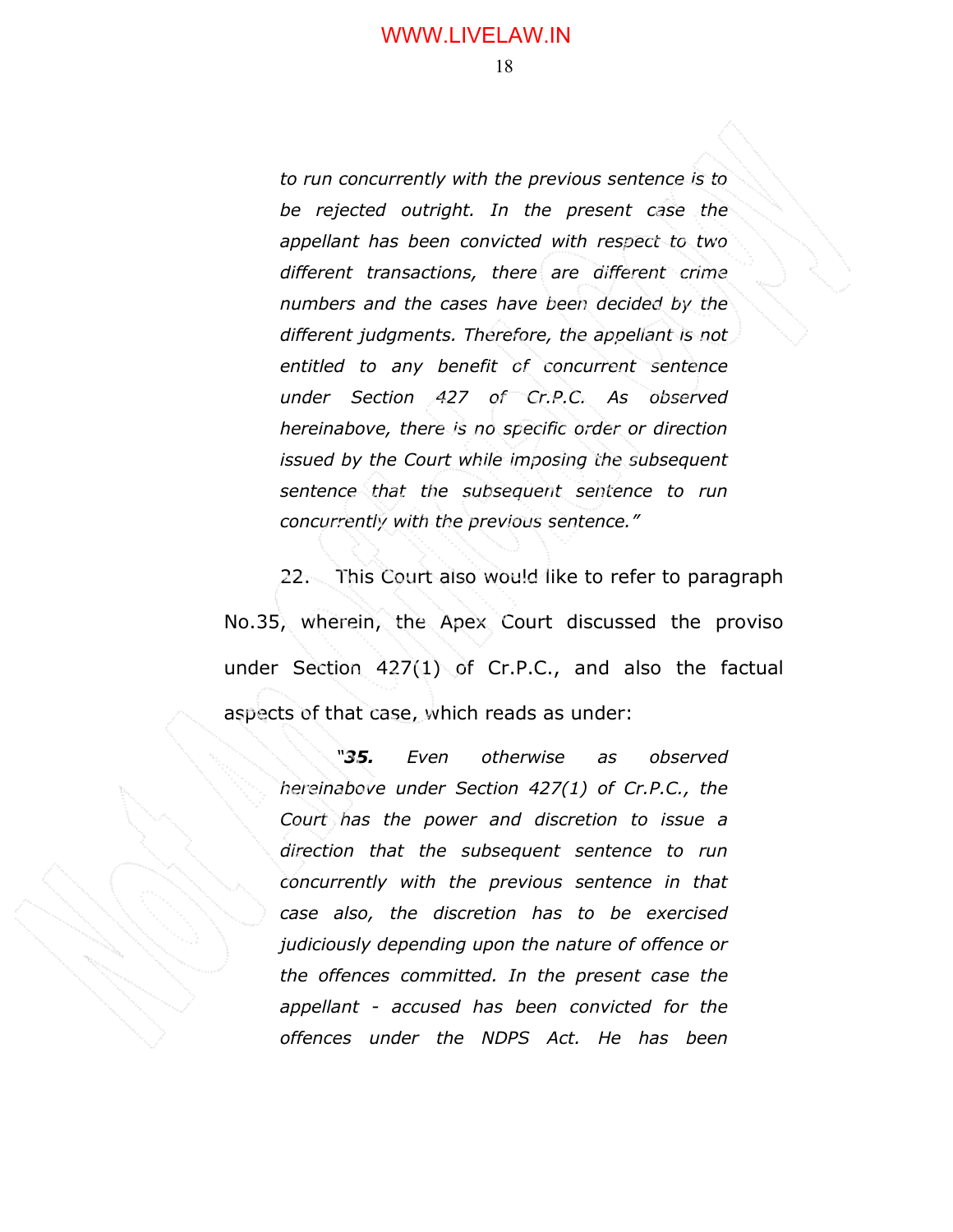convicted in one case for recovery of 4 kg heroin and sentenced to undergo 12 years RI and in another case there is a recovery of 750 grams of heroin and considering the Section 31(ii) of the NDPS Act, he has been sentenced to undergo 15 years RI. No leniency should be shown to an accused who is found to be guilty for the offence under the NDPS Act. Those persons who are dealing in narcotic drugs are instruments in causing death or in inflicting death blow to a number of innocent young victims who are vulnerable. Such accused causes deleterious effects and deadly impact on the society. They are hazard to the society. Such organized activities of clandestine smuggling of narcotic drugs and psychotropic substances into this country and illegal trafficking in such drugs and substances have a deadly impact on the society as a whole. Therefore, while awarding the sentence or punishment in case of NDPS Act, the interest of the society as a whole is required to be taken into consideration. Therefore, even while applying discretion under Section 427 of Cr.P.C., the discretion shall not be in favour of the accused who is found to be indulging in illegal trafficking in the narcotic drugs and psychotropic substances. As observed hereinabove, even while exercising discretion under Section 427 of Cr.P.C., to run subsequent sentence concurrently with the previous sentence, the discretion is to be exercised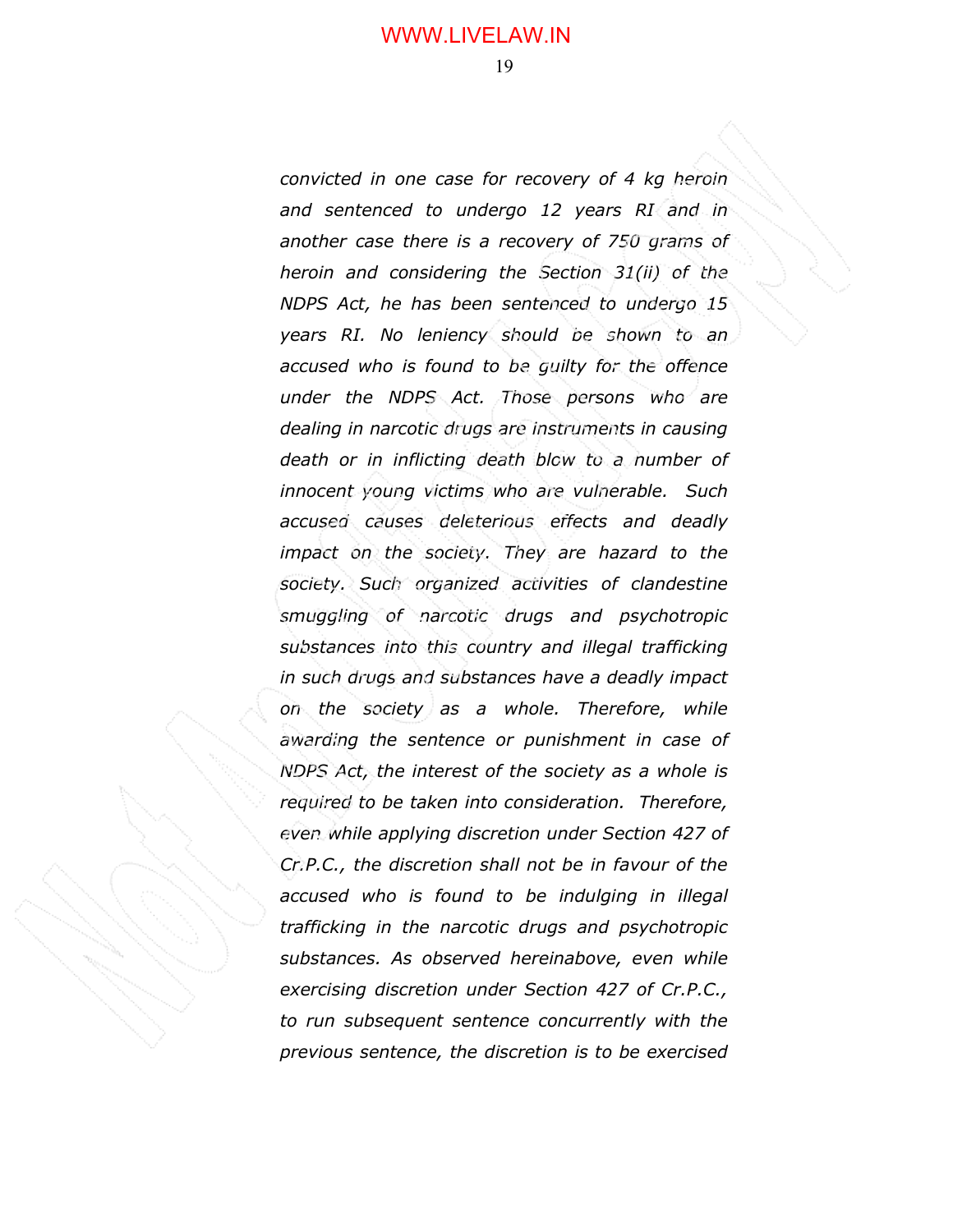judiciously and depending upon the offence/offences committed. Therefore, considering the offences under the NDPS Act which are very serious in nature and against the society at large, no discretion shall be exercised in favour of such accused who is indulging into the offence under the NDPS Act."

23. In keeping the principles laid down in the judgments referred supra by the Apex Court and also the factual aspects of this case and also the judgments referred by the learned counsel for the petitioner, this Court has to examine the facts of the case on hand.

24. It is important to note that when he was imprisoned for a life for the offence of murder and the said punishment was rigorous imprisonment instead of returning after the parole period of 15 days he escaped for a period of 5½ years and the period of 5½ years is not a short period. When he was escaped he was re-arrested after 5½ years and when such being the conduct of the petitioner herein, the proviso of Section 427(2) of Cr.P.C., cannot be invoked as contended by the learned counsel for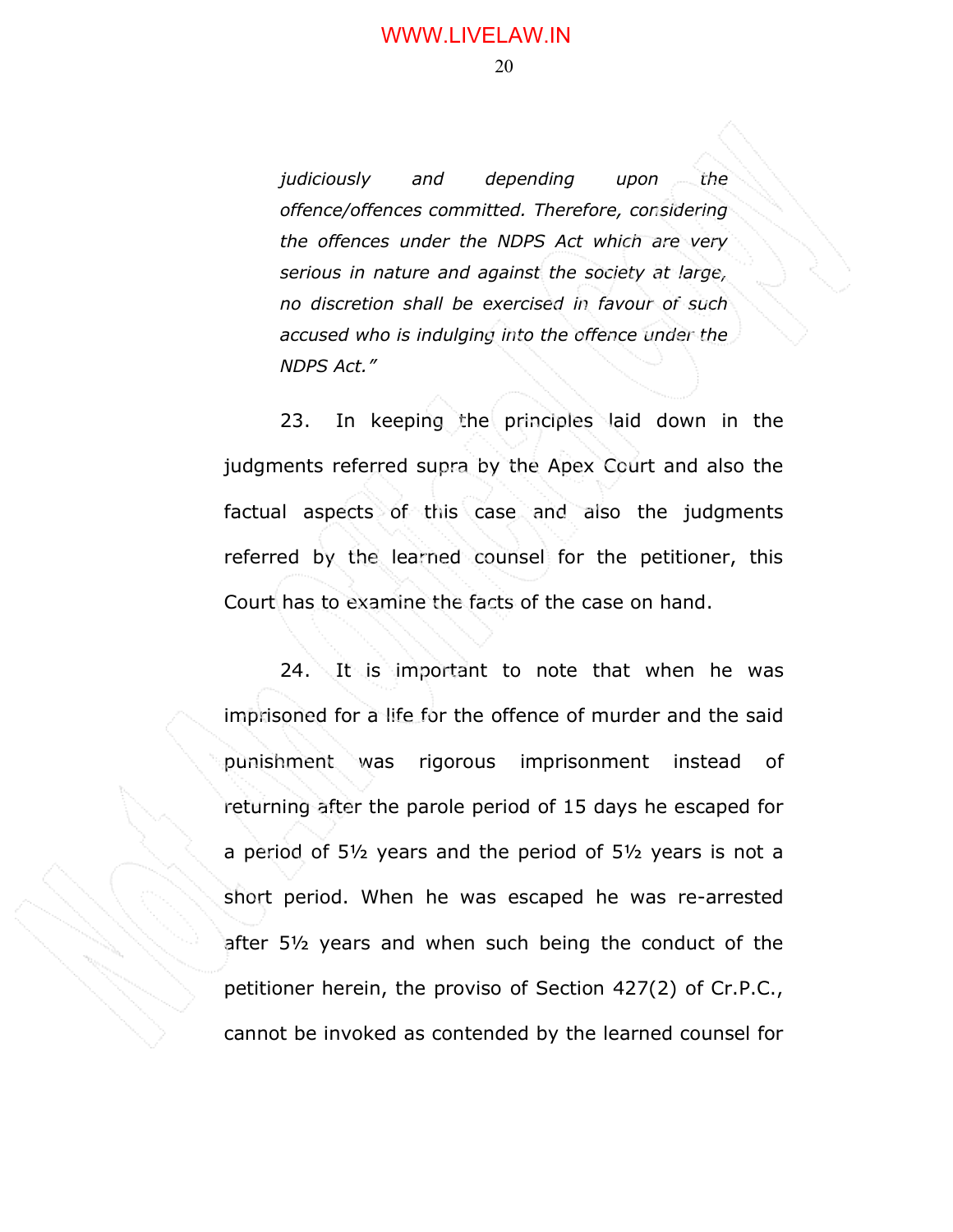the petitioner and the conduct of the petitioner has to be taken note of while considering the case on hand.

25. The very contention of the learned counsel for the petitioner is that the conduct cannot be looked into and the discretion also cannot be exercised by the Court, cannot be accepted. If a person, who was convicted for rigorous imprisonment for life and when he was released on parole and if he did not turn up and the said sentence cannot be considered to run as concurrent as contended by the learned counsel for the petitioner and the petitioner has not obeyed the order of releasing him on parole and he has mis-used his release on parole and that too for a period of 5½ years and question of taking lenience in respect of the said petitioner cannot be entertained. If such lenience is shown for the accused/petitioner, who did not turn up for a period of 5½ years to undergo sentence of rigorous imprisonment is considered for lenience that would be mockery of justice.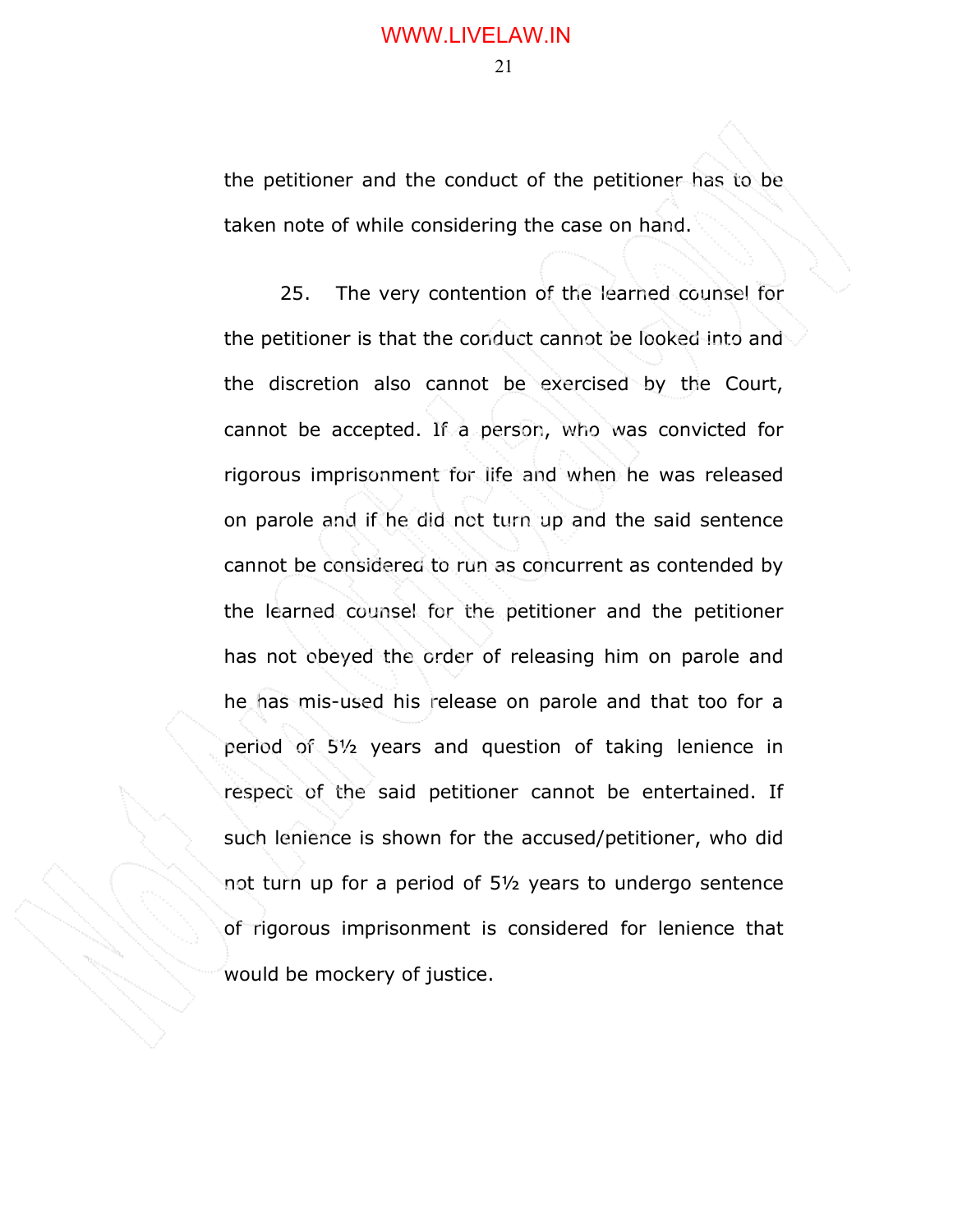26. The Apex Court in **Mohd. Zahid's** case (supra), held that the discretion has to be exercised judiciously depending upon the nature of offence or the offences committed and facts in situation. In the case on hand, the petitioner herein committed heinous offence of murder and undergoing the rigorous life imprisonment. Both the offences are distinct and cases have been decided by the different judgments. Hence, the petitioner cannot get the benefit under Section 427 of Cr.P.C. Further, the Apex Court in paragraph No.35 discussed the nature of offence under the NDPS Act as the offence against the society at large and also held that no discretion shall be exercised in favour of such accused. In the case on hand also committed the murder which is against the society at large. Apart from that, he escaped from the punishment when he was on parole. Hence, the petitioner is not entitled for the relief as contended in the petition to make the sentence as concurrent instead of consecutive and there is an explicit proviso under Section 426 of Cr.P.C.,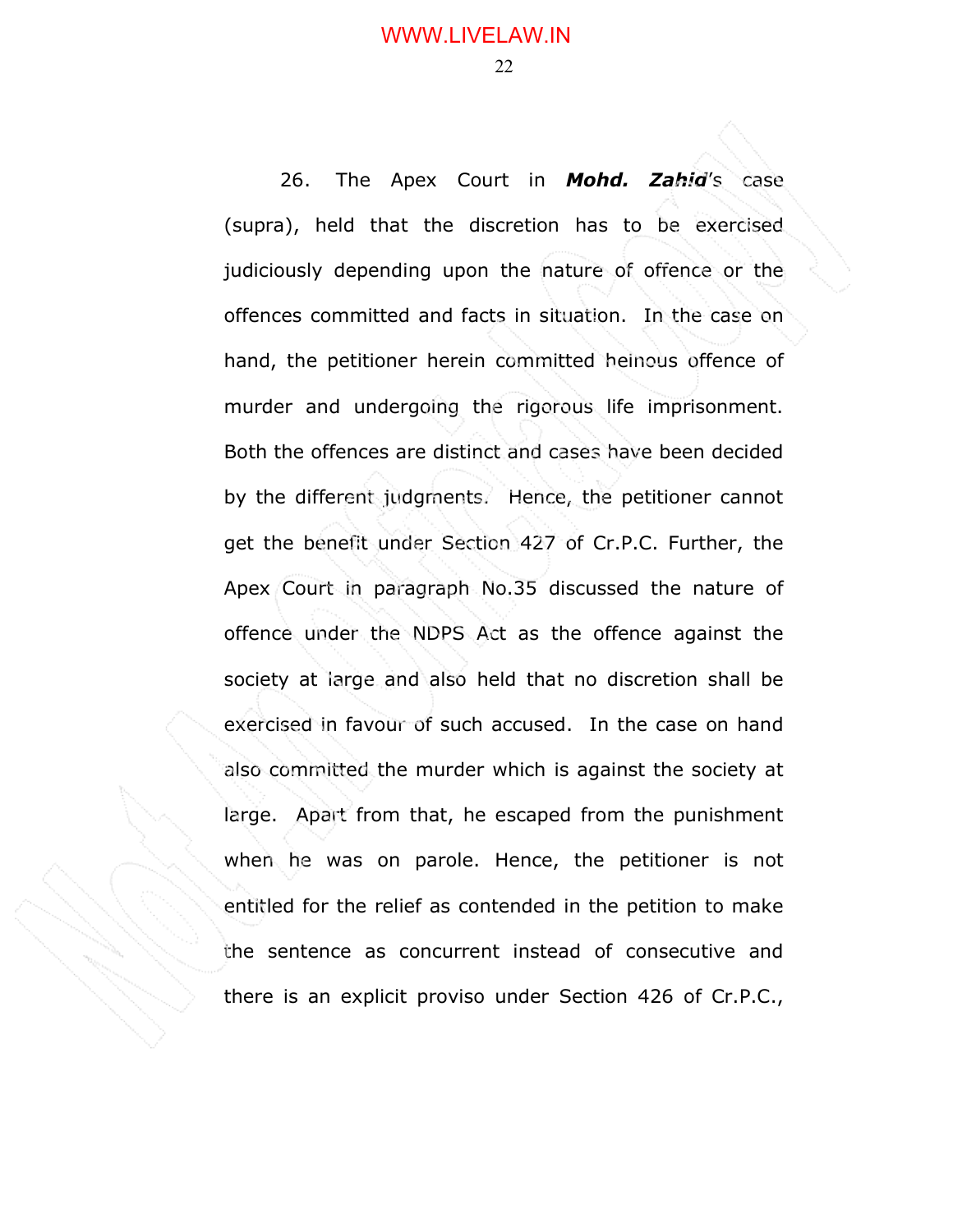with regard to the sentence on escaped convict when to take effect.

27. The principles laid down in the judgments referred supra by the learned counsel for the petitioner are not applicable to the facts of the case on hand and those cases are not in respect of the penal provisions under Section 58 of the Karnataka Prisons Act, 1963 and no doubt in **Ranjit Singh's** case (supra), is in respect of the same offence under Section 302 of IPC and wherein it is made it as concurrent and the same is not mis-using of the parole period and in *Jitendra's* case (supra), wherein also accused convicted and sentenced for life imprisonment for two offences of murder, wherein, the Apex Court held that sentences directed to run concurrently and both the cases tried together. But not in the case on hand, the offences are distinct as well as the conduct of the petitioner also to be taken note of. Hence, I do not find any merit in the contention of the learned counsel for the petitioner. Hence, I answered point No.1 as 'negative'.